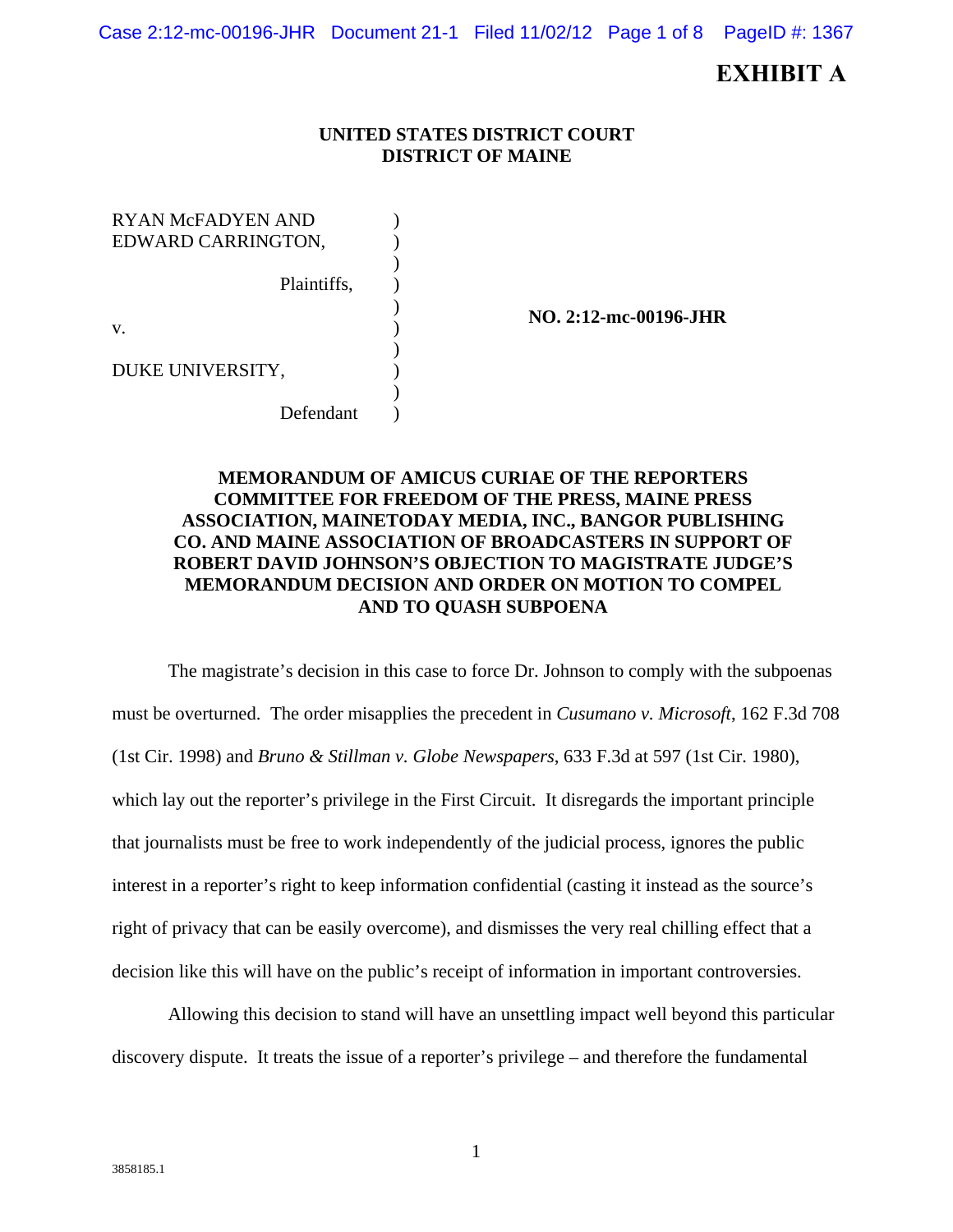First Amendment rights of journalists – as an ordinary discovery dispute without consideration

of the public's interest in free and robust reporting of current events.

# **ARGUMENT**

#### **I. The First Circuit standard**

The standard set out in *Cusumano* is at the heart of this case. The parties agreed that it

was the relevant standard, and the magistrate judge purported to apply it. Mem. Dec. at 5 [ECF

No. 18]. *Cusumano* primarily looked at the privilege issue as a question of burden of proof:

This test contemplates consideration of a myriad of factors, often uniquely drawn out of the factual circumstances of the particular case. Each party comes to this test holding a burden. Initially, the movant must make a prima facie showing that his claim of need and relevance is not frivolous. Upon such a showing, the burden shifts to the objector to demonstrate the basis for withholding the information.

162 F.3d at 716, citing *Bruno & Stillman*, 633 F.2d at 597.

*Cusumano's* approach builds upon *Bruno & Stillman*, which itself contains language that

more precisely defines the reporter's privilege test:

In the instant case the district court approximated the balancing approach we have outlined . . . relevance in an important sense to plaintiff's claim; availability of the information from other sources; and non-frivolousness of the cause of action.

633 F.2d at 598.

This standard echoes the similar three-part tests found in the state shield laws of Maine<sup>1</sup>

and North Carolina, $2$  where the underlying action originated. This common three-part test makes

<sup>&</sup>lt;sup>1</sup> Maine's statutory shield law protects the identity of a source, any information that could be used to identify a source, and "[a]ny information received in confidence by the journalist acting in the journalistic capacity of, gathering, receiving, transcribing or processing news or information for potential dissemination to the public." 16 M.R.S. § 61(1). A court may compel disclosure notwithstanding the privilege only where the party seeking to overcome the privilege makes a showing "by a preponderance of the evidence" that the source information is (1) "material and relevant[;]" (2) "critical or necessary to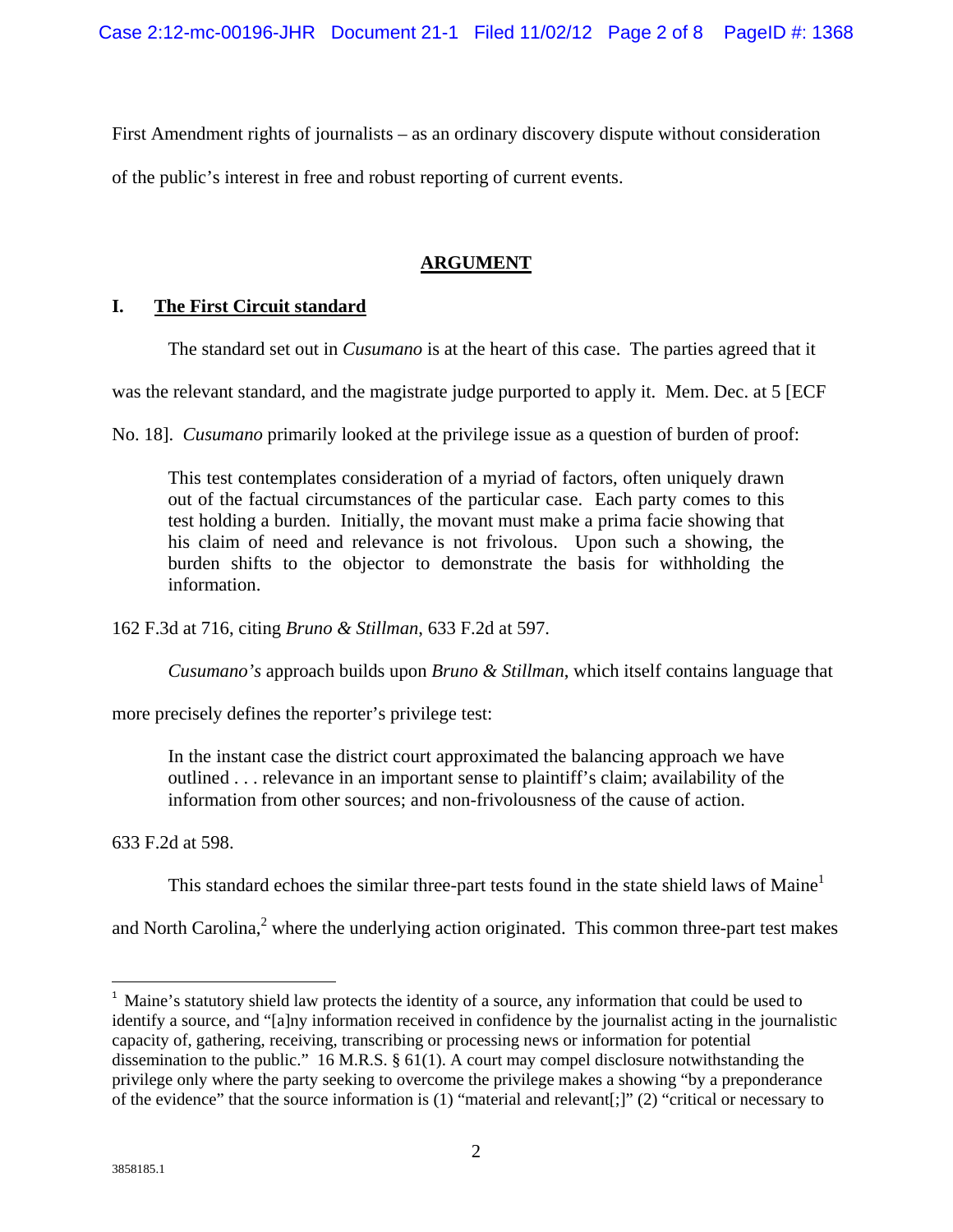clear that the reporter's privilege inquiry must go much deeper than simply balancing the competing interests. In fact, it is on the issue of relevance – "relevance in an important sense" to the claim, in the words of *Bruno & Stillman* – that the magistrate's findings fall short.

The heightened standard of relevance reveals the speculative nature of the subpoena in the present case – Duke does not know the contents of the communications between the students and Johnson (or the extent to which such contents are relevant to pending claims in the underlying case, breach of contract, fraud or misrepresentation). Thus, Duke cannot come close to showing that the information held by Johnson is sufficiently relevant. Instead of focusing on this point, the magistrate's order noted that it is likely that some communications exist between the author and players, and concluded that the relevance is fairly obvious, since the journalist wrote about the very incidents at issue, Mem. Dec. at 5-6. This suggests the magistrate looked at relevance in only the most generic pre-trial discovery sense of whether the newsgathering materials generally were relevant to the Duke lacrosse scandal. The magistrate should have inquired more specifically into whether the materials sought by the subpoena were relevant to a claim that could not be proven any other way. Because Duke does not even know what it is hoping to find in these materials, the subpoena is not sufficiently targeted to meet this heightened standard of relevance. Without this more precise examination of relevance, it would become

<u> 1989 - Johann Stein, marwolaethau a gweledydd a ganlad y ganlad y ganlad y ganlad y ganlad y ganlad y ganlad</u>

the maintenance of a party's claim, defense or proof of an issue material to the claim or defense[;]" (3) "not obtainable from any alternative source or alternative means or remedies less destructive of First Amendment rights[;]" and (4) that there is "an overriding public interest in the disclosure." 16 M.R.S. §  $61(2)(A)$ .

<sup>&</sup>lt;sup>2</sup> North Carolina's shield law is codified at N.C. Gen. Stat. § 8-53.11. This statute gives a qualified privilege to "any person . . . engaged in the business of gathering, compiling, writing, editing, photographing, recording, or processing information for dissemination via any news medium." To overcome the privilege, the subpoenaing party must show that the information (1) [i]s "relevant and material to the proper administration of the legal proceeding for which the testimony or production is sought; (2) [c]annot be obtained from alternate sources; and (3) [i]s essential to the maintenance of a claim or defense of the person on whose behalf the testimony or production is sought."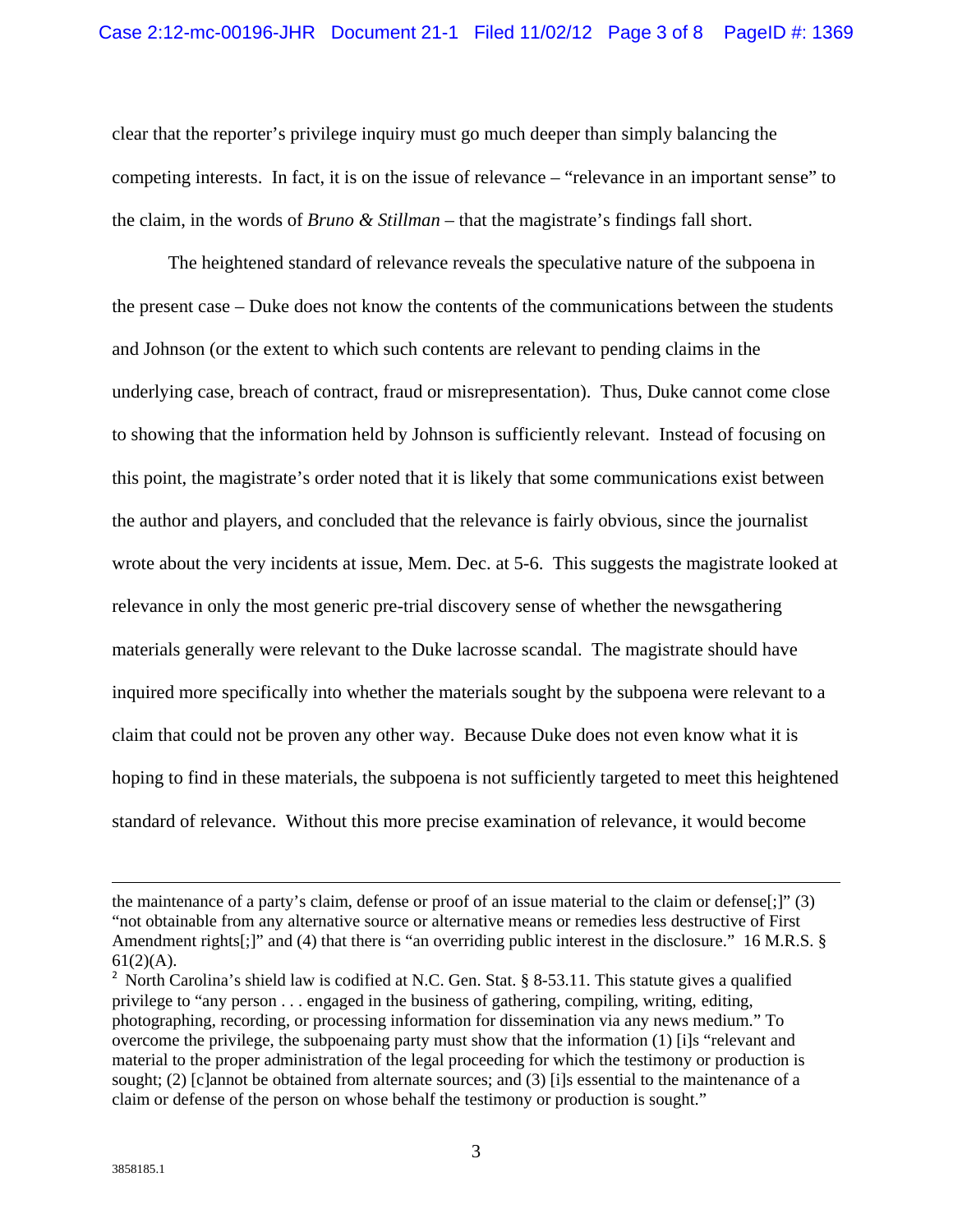impossible for journalists to maintain their independence from the judicial process, so they can gather information and report news to the public without being compromised by litigants with a claim to pursue.

# **II. The reporter's privilege, the public interest and the "chilling effect"**

The reporter's privilege applied in the First Circuit recognizes that the privilege is not just some personal *privacy* interest of the source that the journalist seeks to protect. Instead, it is a privilege based on the need to inform others on matters of public concern. But stressing the "privacy" interests, the magistrate judge held:

Dr. Johnson . . . has adequately shown that he and the plaintiffs in the underlying actions had an *expectation of privacy* . . . Yet, that is not enough, particularly where, as here, the plaintiffs are themselves the parties who stand to benefit from Dr. Johnson's invocation of the shield of privacy while pursuing claims against Duke based upon the very events about which they spoke with Dr. Johnson. Contrary to Dr. Johnson's argument, I do not see how compelling him, under these circumstances, to reveal what the plaintiffs told him will chill his efforts to obtain information about the Duke lacrosse scandal from any other individuals. . . . Duke's request for communications between the plaintiffs and/or their lawyers and Dr. Johnson, concerning a distinct period of time, and limited to three discrete issues, does not harm the *plaintiffs' expectations of privacy*, rendered ineffectual by their decisions to bring the underlying lawsuits, and does not affect the free flow of information sufficiently to require that the modified subpoena be quashed.

Mem. Dec. at 6-7 (emphasis added) [ECF No. 18].

The magistrate's narrow focus on privacy interests "is not enough." This is not a matter

of personal privacy, of either the journalist or the source. It is a question of the much greater

interest in serving the public good by creating informed communities. As the *Cusumano* Court

held:

Courts afford journalists a measure of protection from discovery initiatives in order not to undermine their ability to gather and disseminate information. Journalists are the personification of a free press, and to withhold such protection would invite a "chilling effect on speech," and thus destabilize the First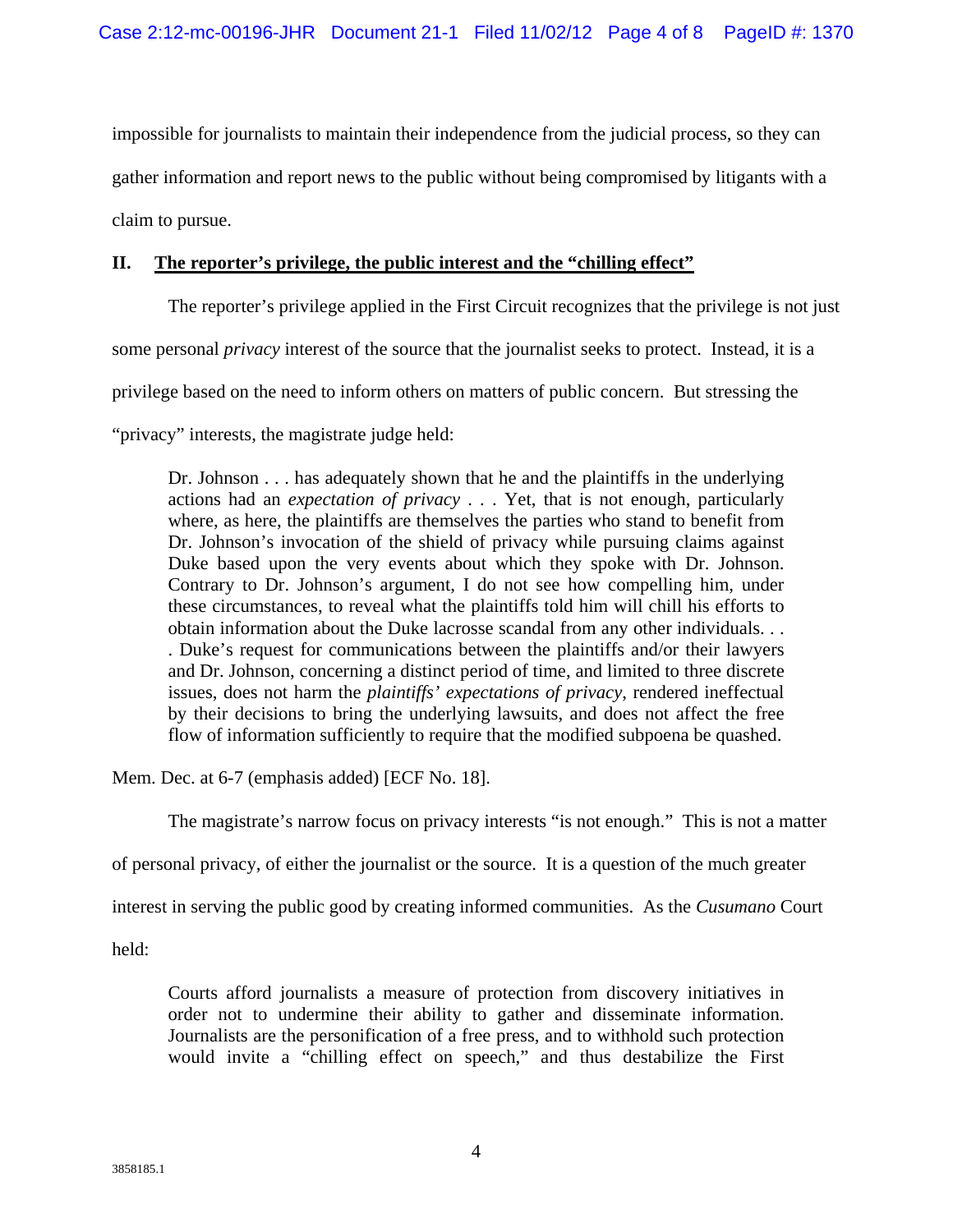Amendment. The same concerns suggest that courts ought to offer similar protection to academicians engaged in scholarly research.

162 F.3d at 714 (internal citations omitted).

 The magistrate's finding also gives short shrift to the "chilling effect" of the subpoena. The concept of a "chilling effect" can only be fully understood when one examines how compelled testimony in *this* case affects the ability of all journalists to gain the confidence of sources in *other* cases, as the *Cusumano* Court recognized. But the magistrate judge failed to credit the broader impact of his decision on the culture of reporter-source relationships.

Journalists often have difficulty convincing reluctant sources to come forward and speak freely and openly, particularly about controversial issues. The task is even more challenging, if not impossible, if the sources sense that reporters may be compelled to serve as witnesses against those they interview.

The negative impact of compelled disclosure on sources' willingness to volunteer information to journalists is no less important where testimony regarding a confidential source is not at issue. To the contrary, the free flow of information from the press to the public is still encumbered by mandated production of non-confidential information and sources. Media subpoenas, regardless of the type of information they seek, arouse a fear in sources that speaking with reporters will expose them to unwilling and unnecessary involvement in pending litigation. "The perception created through the use of a newsperson as a . . . witness causes some reporters and their sources to become apprehensive, regardless of whether the information sought is confidential." *In re Schuman*, 552 A.2d 602, 611 (N.J. 1989). The First Circuit has held:

We discern a lurking and subtle threat to journalists and their employers if disclosure of outtakes, notes, and other unused information, even if nonconfidential, becomes routine and casually, if not cavalierly, compelled. To the extent that compelled disclosure becomes commonplace, it seems likely

5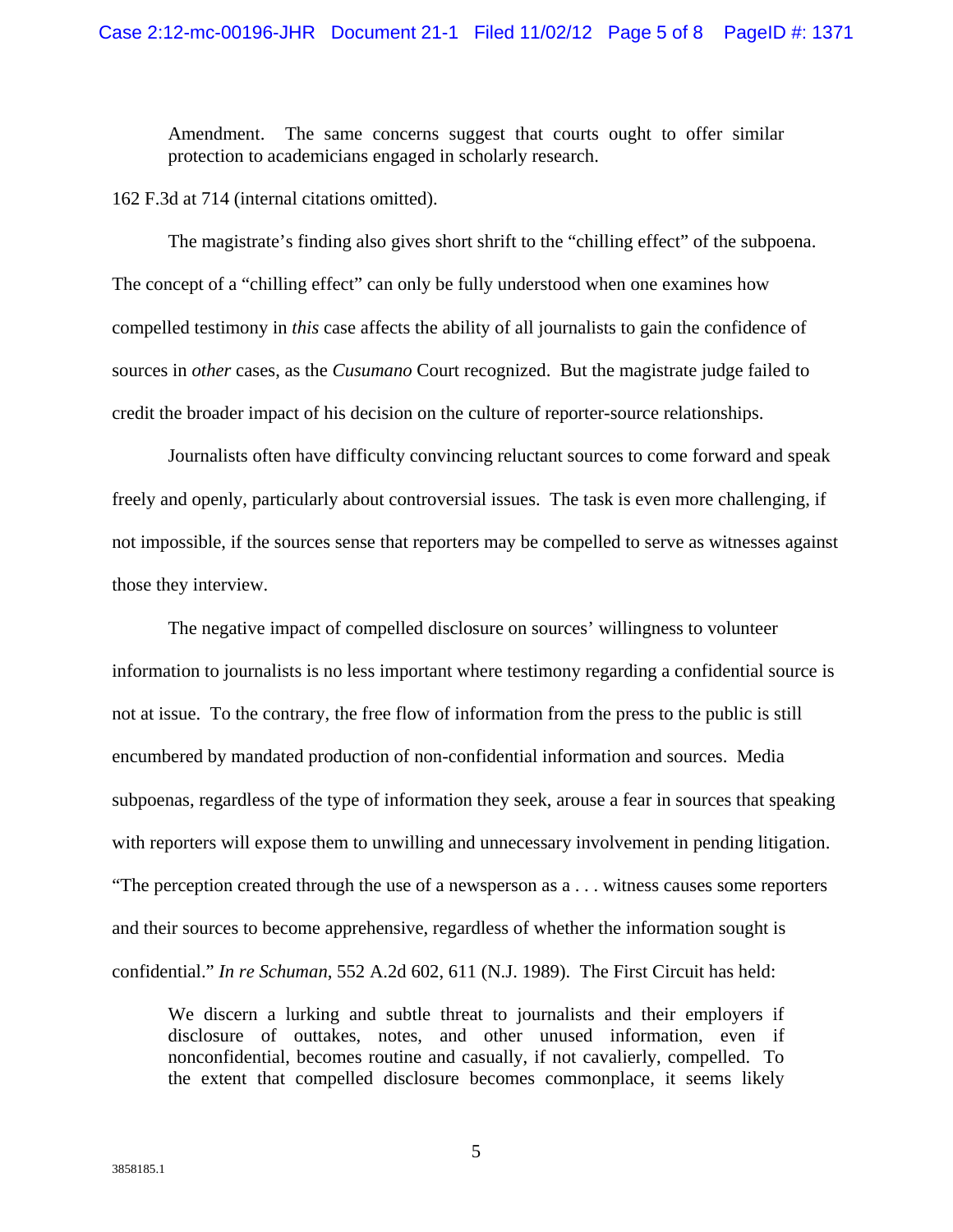indeed that internal policies of destruction of materials may be devised and choices as to subject matter made, which could be keyed to avoiding the disclosure requests or compliance therewith rather than to the basic function of providing news and comment. In addition, frequency of subpoenas would not only preempt the otherwise productive time of journalists and other employees but measurably increase expenditures for legal fees. Finally, observing Justice Powell's essential concurrence opinion in *Branzenburg*, "certainly we do not hold . . . that state and federal authorities are free to annex the news media as an investigative arm of government." These are legitimate concerns. They must be balanced, however, against the defendants' interests.

*United States v. LaRouche Campaign*, 841 F.2d 1176, 1182 (1st Cir.1988).

Likewise, the Second Circuit engaged in a detailed review of the nature of the qualified

privilege for nonconfidential press materials. *Gonzales v. National Broadcasting Co., Inc*., 194

F.3d 29, 32-36 (2d Cir.1999). The Second Circuit stated:

If the parties to any lawsuit were free to subpoena the press at will, it would likely become standard operating procedure for those litigating against an entity that had been the subject of press attention to sift through press files in search of information supporting their claims. The resulting wholesale exposure of press files to litigant scrutiny would burden the press with heavy costs of subpoena compliance, and could otherwise impair its ability to perform its duties – particularly if potential sources were deterred from speaking to the press, or insisted on remaining anonymous, because of the likelihood that they would be sucked into litigation. Incentives would also arise for press entities to clean out files containing potentially valuable information lest they incur substantial costs in the event of future subpoenas. And permitting litigants unrestricted, courtenforced access to journalistic resources would risk the symbolic harm of making journalists appear to be an investigative arm of the judicial system, the government or private parties.

*Id*. at 35.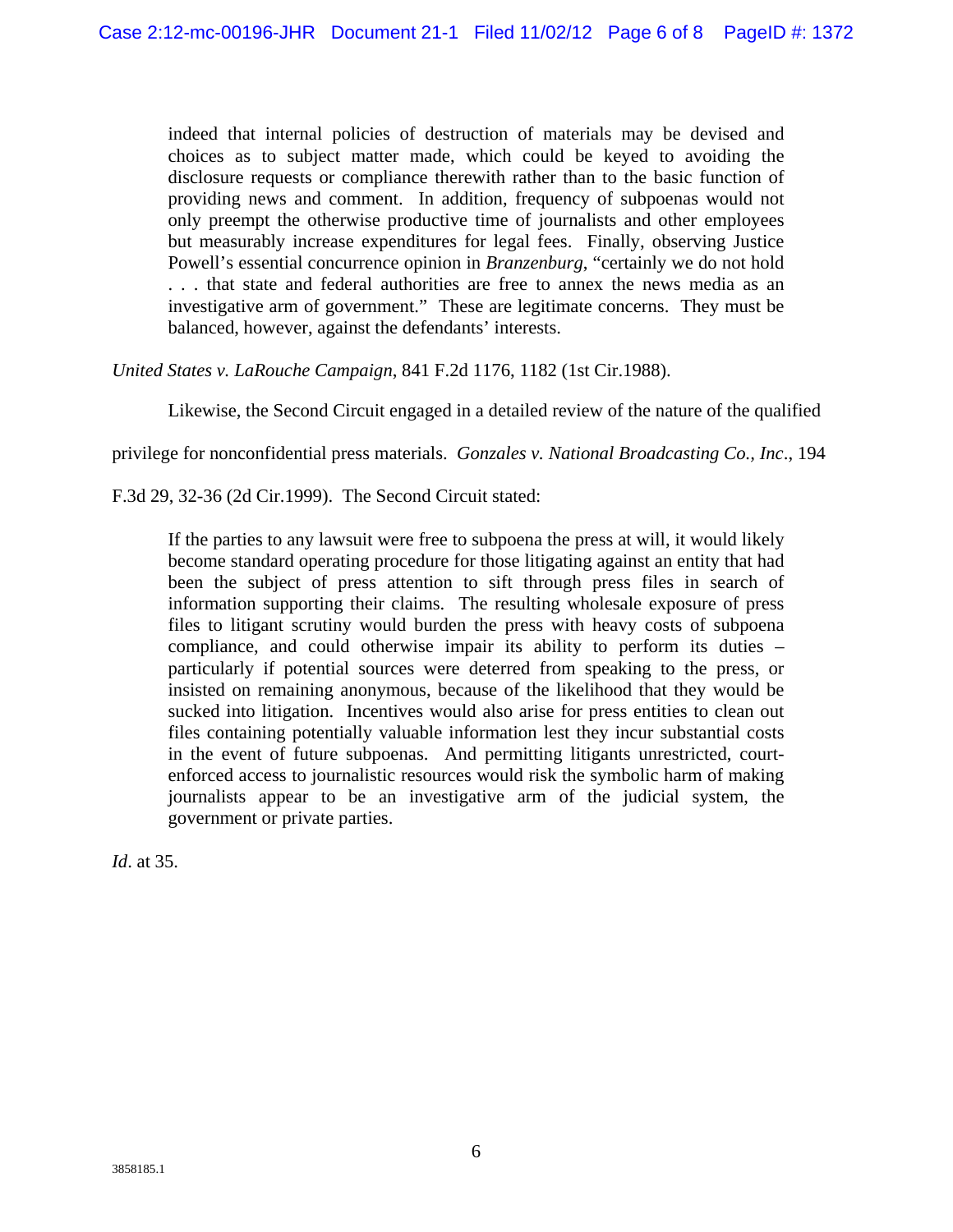Case 2:12-mc-00196-JHR Document 21-1 Filed 11/02/12 Page 7 of 8 PageID #: 1373

## **CONCLUSION**

WHEREFORE, *amicus* respectfully requires that the Court overturn the magistrate's

order.

Dated at Portland, Maine this 2nd day of November, 2012.

 Respectfully submitted, The Reporters Committee for Freedom of the Press, Maine Press Association, MaineToday Media, Inc. Bangor Publishing Co. and Maine Association of **Broadcasters** 

by their attorneys, PRETI FLAHERTY BELIVEAU & PACHIOS, LLP

*/s/ Sigmund D. Schutz*

 Sigmund D. Schutz P. O. Box 9546 Portland, ME 04112-9546 Telephone: (207) 791-3000 Facsimile: (207) 791-3111 E-Mail: sschutz@preti.com

*Of Counsel*  Bruce D. Brown, Esq. Gregg P. Leslie, Esq. Jack S. Komperda, Esq. The Reporters Committee for Freedom of the Press 1101 Wilson Blvd, Su. 1100 Arlington, VA 22209